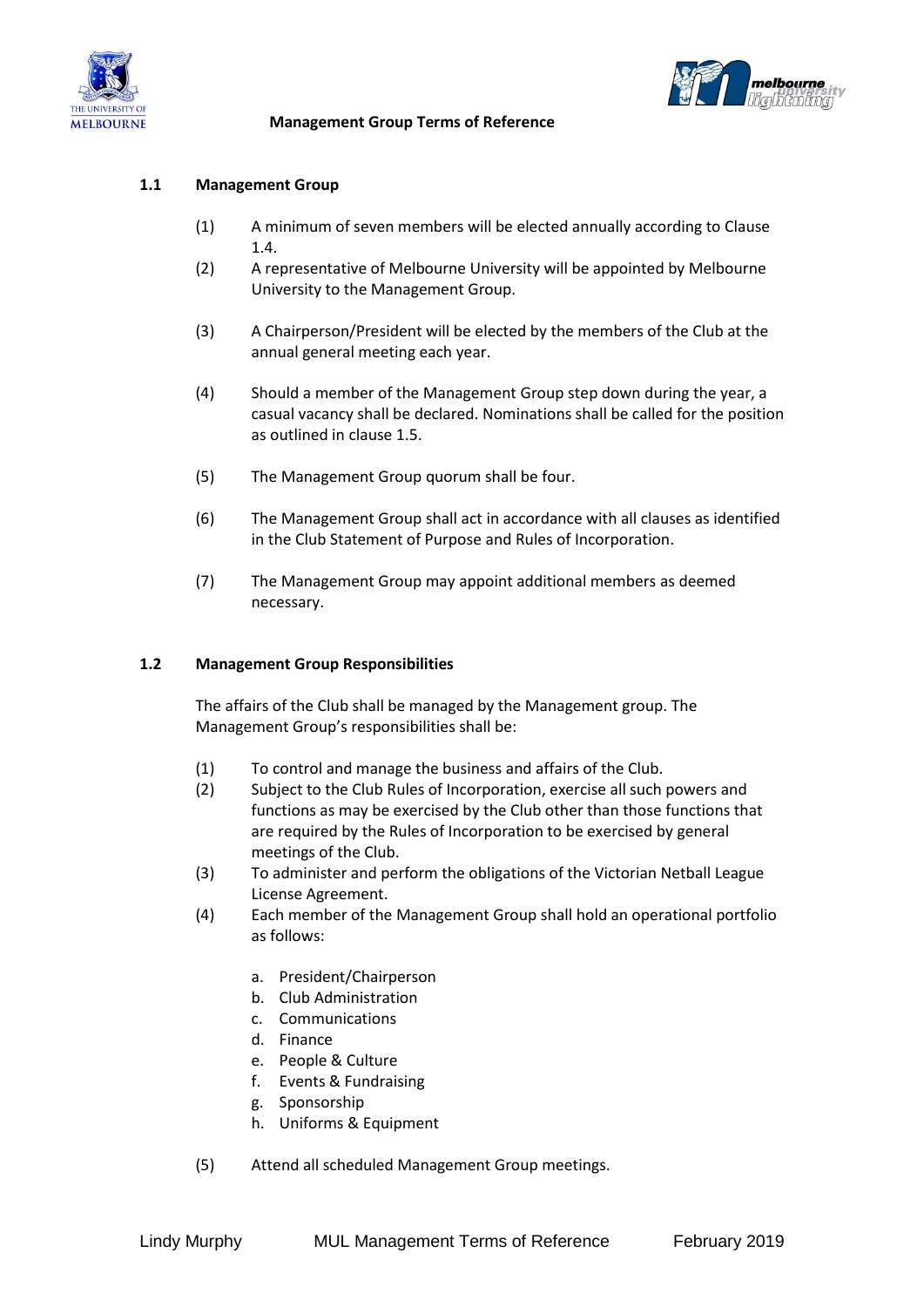- (6) Take responsibility for their relevant portfolio and delegate relevant duties/responsibilities to other Club volunteers.
- (7) Submit reports as deemed necessary.
- (8) Comply with the policies and guidelines and all rules and regulations of the Melbourne University Lightning Netball Club & VNL License Agreement.
- (9) Comply with the Melbourne University Lightning Netball Club Statement of Purpose and Rules of Incorporation.
- (10) Appoint team coaches and team officials.
- (11) Appoint team selection panels.
- (12) Attend the annual Club induction day.
- (13) Formulate and review program policies, guidelines and standard operational procedures.
- (14) Determine the necessary action to be taken if circumstance arise which are not provided for in the Melbourne University Lightning Netball Club rules and regulations.
- (15) Conduct team coach, team official and player annual performance reviews.
- (16) Dispute resolution and the power to impose sanctions on players, team officials, parents and other appointed representatives of the Melbourne University Lightning Netball Club that brings the game or Club into disrepute.

#### **1.3 Criteria for Management Group Member**

- (1) Experience, knowledge and/or skills in the portfolio area they are nominating for.
- (2) Understanding of the Victorian Netball League License Agreement.
- (3) Ability to commit to after hours meetings and relevant weekend events.
- (4) Provision of a current Working with Children Check.

#### **1.4 Appointment of Management Group Members**

(1) Melbourne University Lightning Netball Club shall call for nominations annually.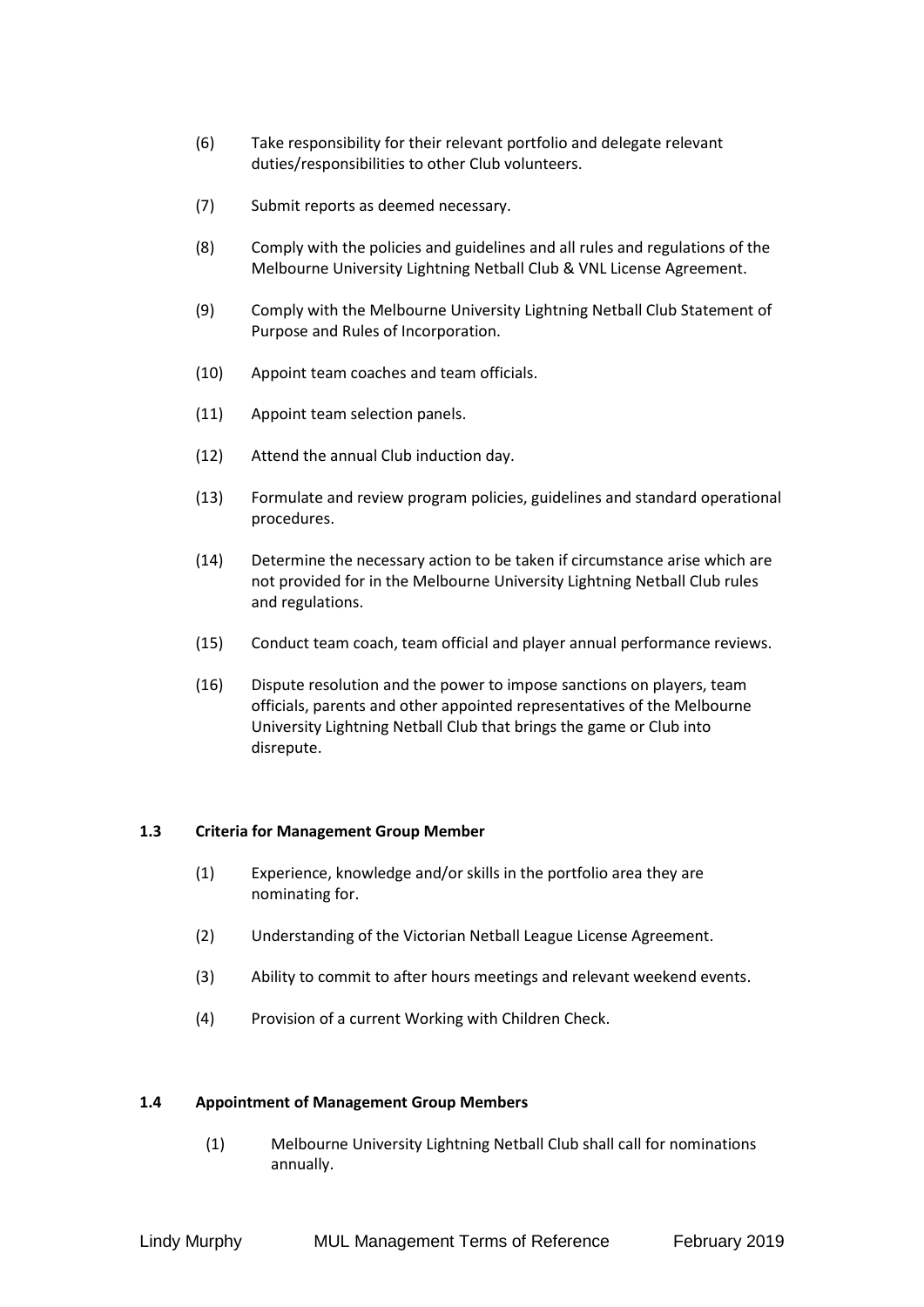- (2) Notification of vacancies will be notified via a range of communication strategies including:
	- (a) Direct email to current Management Group members
	- (b) Direct email to Club membership group, including team coaches, team officials and the player group.
	- (c) Direct email to organizations who have partnered with Melbourne University Lightning Netball Club.
	- (d) Club Website, Team APP and Facebook pages
- (3) Nominations of candidates for appointment as a Management Group Member, shall be:
	- (a) made in writing with a resume; and
	- (b) delivered to the Melbourne University Lightning Netball Club Administrator by the date specified on the call for nominations.
	- (c) If more than one nomination for a portfolio is received, the incumbent Management Group will shortlist the applicants and may interview those applicants shortlisted.
	- (d) Appointments shall be confirmed at the annual general meeting.

### **1.5 Vacancy on the Management Group**

- (1) In the event of a casual vacancy occurring during the Melbourne University Lightning Club season, the Club Administrator shall call for nominations.
- (2) Nominations will be called within four (4) weeks of the vacancy occurring.
- (3) Notification of the casual vacancy will be notified via a range of communication strategies including:
	- (a) Direct email to current Management Group members
	- (b) Direct email to Club membership group, including team coaches, team officials and the player group.
	- (c) Direct email to organizations who have partnered with Melbourne University Lightning Netball Club.
	- (d) Club Website, Team App and Facebook Pages
- (4) Nominations of candidates for appointment as a Casual Management Group Member, shall be:
	- (a) made in writing with a resume; and
	- (b) delivered to the Club Administrator by the date specified on the call for nominations.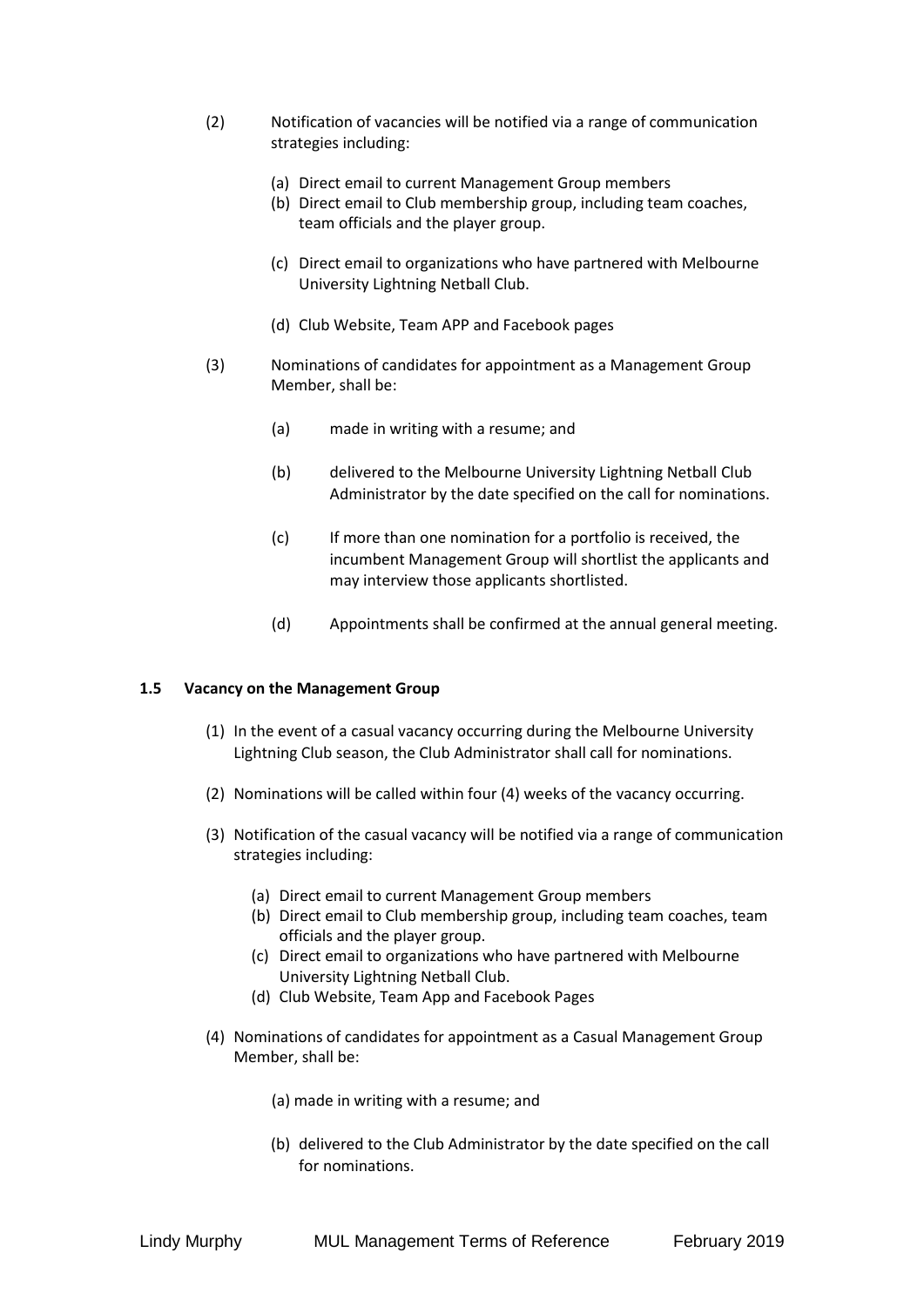- (c) If more than one nomination for a portfolio is received, the Club President/Chairperson will shortlist the applicants and may interview those applicants shortlisted.
- (e) The person taking up the casual vacancy will hold office until the next appointment of the new Management Group but is eligible for reappointment.

### **1.6 Management Group Induction**

- (1) The Management Group President/Chairperson shall provide all Management Group members annually with an induction.
- (2) This induction shall provide an overview of the following information to the Management Group members:
	- a. Club Policies, Rules & Regulations.
	- b. Guidelines for working relationships between the Management Group and club coaches and team officials.
	- c. Management Group portfolios.
	- d. Strategic objectives of the Melbourne University Lightning Netball Club.
	- e. Club budget.
	- f. VNL License Agreement.

### **1.7 Code of Conduct**

Members of the Management Group shall:

- (1) Respect the confidentiality of information that comes to them in the course of their duties.
- (2) At all times discharge allotted and accepted responsibilities as a Management Group member with integrity.
- (3) Not misuse authority or office for personal gain.
- (4) Comply with State and Federal laws and operate within the spirit of those laws.
- (5) Comply with the Netball Australia Member Protection Policy.
- (6) Not injure or attempt to injure, maliciously or recklessly, directly or indirectly, the professional reputation, prospects or business of others.
- (7) Accept only such roles as they believe they are competent to perform and, as necessary, obtain expert advice.
- (8) Not speak or act on behalf of the Club except when formally given the authority for specific and time limited purposes.